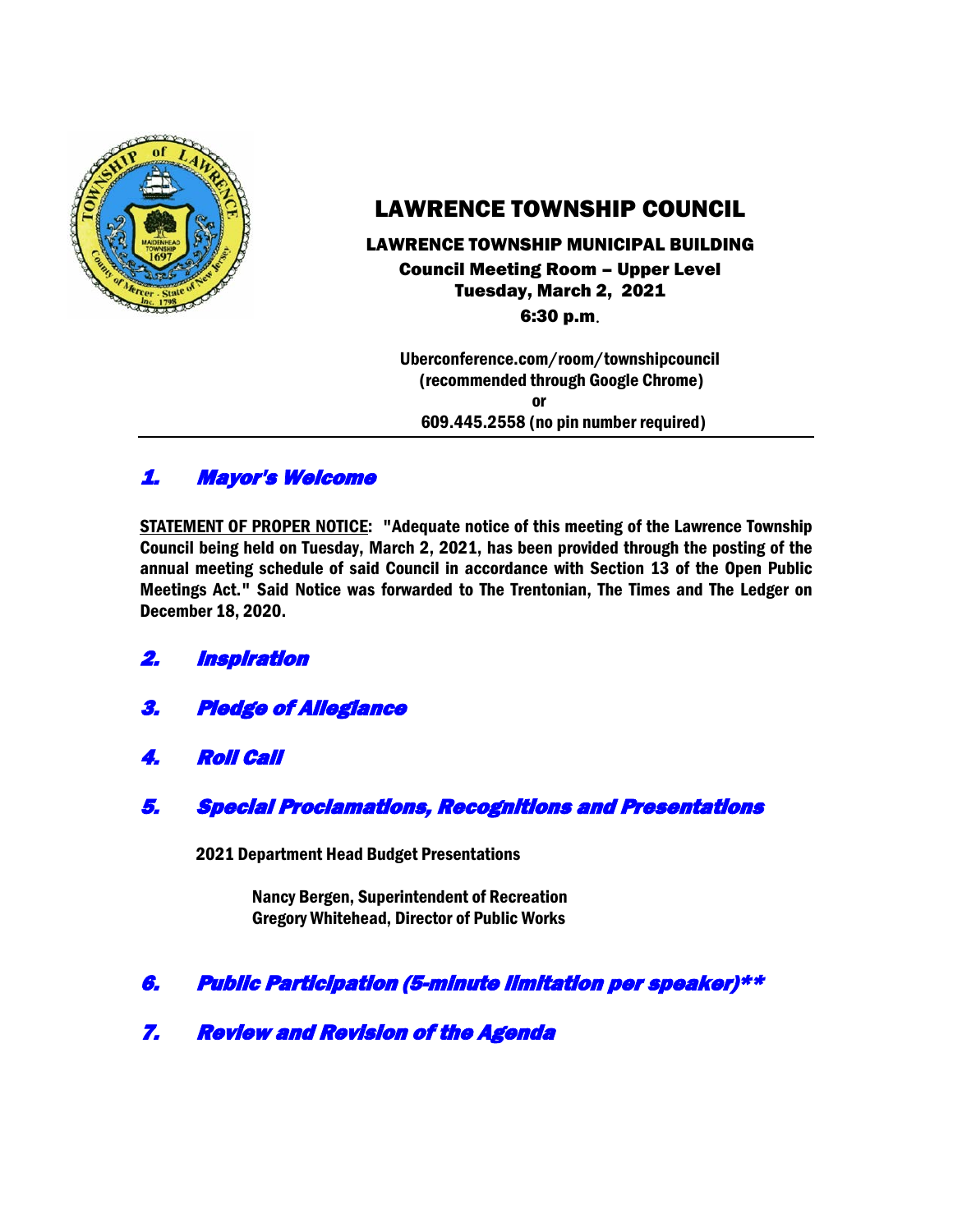## 8. Adoption of Minutes of Previous Meetings

A. Regular Meeting – January 19, 2021

## 9. Awarding and/or Rejecting of Bids\*

## 10. Introduction of Ordinances**\*\***

## 11. Adoption of Ordinances\*

- A. Ordinance No. 2382-21 AN ORDINANCE AMENDING THE CODE OF THE TOWNSHIP OF LAWRENCE TO PROVIDE FOR THE LICENSING AND REGULATION OF TOWING AND STORAGE SERVICES
- B. Ordinance No. 2383-21 AN ORDINANCE OF THE TOWNSHIP OF LAWRENCE, COUNTY OF MERCER AUTHORIZING THE SALE OF ALCAZAR AVENUE (BLOCK 2308, LOTS 8 AND 16) AS SHOWN ON THE TAX MAP OF THE TOWNSHIP OF LAWRENCE, OWNED BY THE TOWNSHIP OF LAWRENCE, NOT NEEDED FOR PUBLIC USE PURSUANT TO NJSA 40A:12-1, ET SEQ.
- C. Ordinance No. 2384-21 ORDINANCE PROVIDING FOR SIDEWALK IMPROVEMENTS IN AND BY THE TOWNSHIP OF LAWRENCE, IN THE COUNTY OF MERCER, NEW JERSEY, APPROPRIATING \$19,387.50 THEREFOR AND DIRECTING THE SPECIAL ASSESSMENT OF THE COST THEREOF
- 12. Manager's Report
- 13. Attorney's Report
- 14. Clerk's Report
- 15. Unfinished Business
- 16. New Business
- 17. Public Participation (3-minute limitation per speaker)\*\*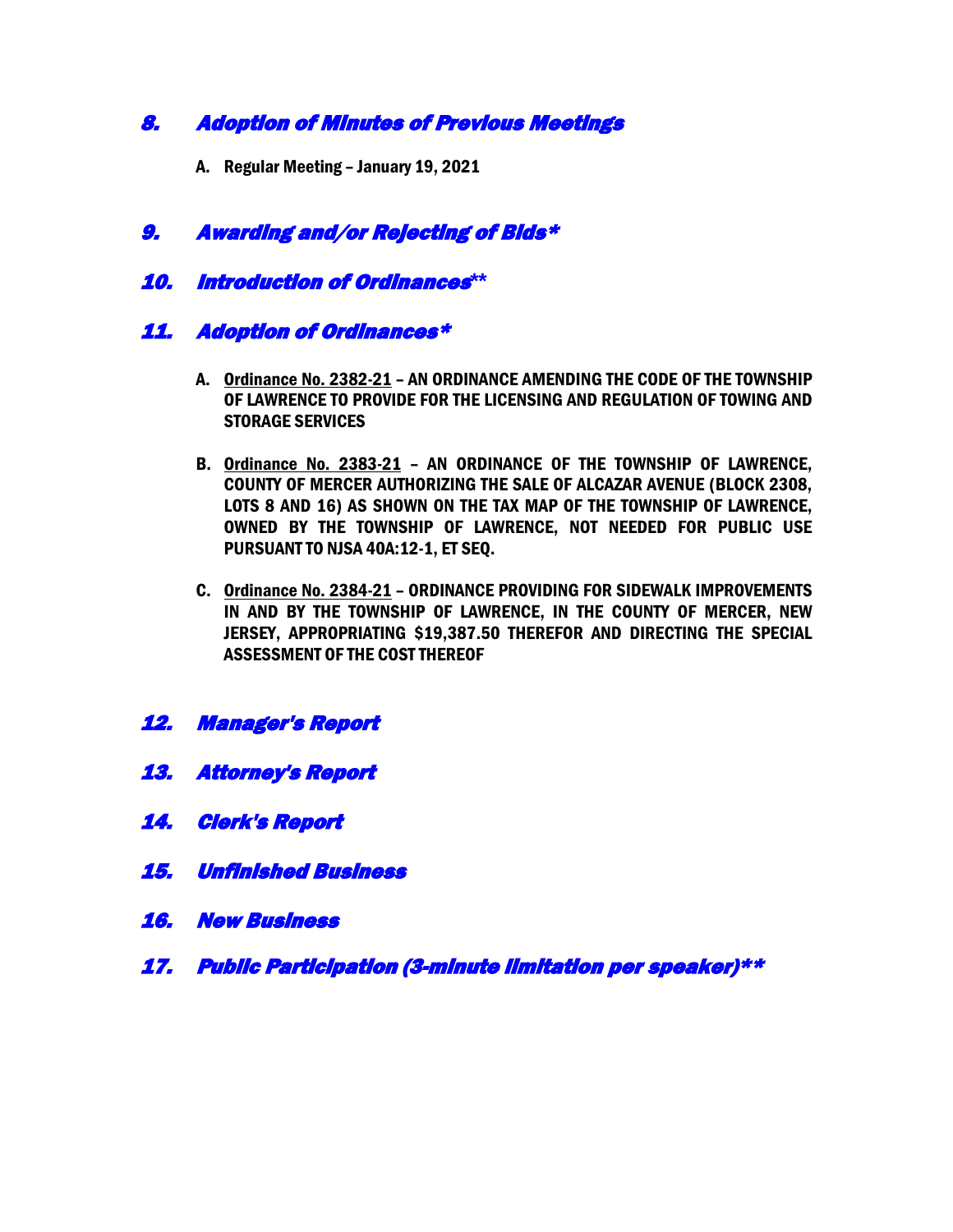## 18. Resolutions

### A. Bond Acceptance

#### B. Bond Release

- 1) #104 Authorizing Release of Soil Disturbance Bond for PSE&G, SP-12/15
- 2) #105 Authorizing Release of Performance Bond for PSE&G, SP-12/15

### C. Escrow Release

1) #106 Authorizing Refund of Soil Test Escrow for 18 Tomlyn Drive

#### D. Refunds

1) #107 Authorizing the Refund of a Tax Overpayment

## D. Special Items of Revenue

#### F. Professional Services Agreements

- 1) #98 Authorizing a Planning Consultant for the Planning Board
- 2) #99 Authorizing Amending the Agreement for Inspection Services for Miscellaneous Engineering Projects
- 3) #103 Authorizing an Acoustical Consultant to the Planning Board
- 4) #108 Authorizing a Special Court Ordered Special Regional Master For Affordable Housing
- 5) #109 Authorizing a Special Counsel for Tax Appeal Matters

### G. Grants

### H. Miscellaneous

- 1) #96 Authorizing Membership in Lawrenceville Fire Company
- 2) #97 Authorizing Support for Pedestrian Activated Beacons Along US Route 206
- 3) #100 Authorizing the Transfer of 2020 Current Fund Appropriations
- 4) #101 Authorizing Amending the 2021 Temporary Budget
- 5) #102 Authorizing a Closed Session of Council Immediately Following the Regular Meeting to Discuss Mt. Laurel Matters

## 19. Council Initiatives & Liaison Reports